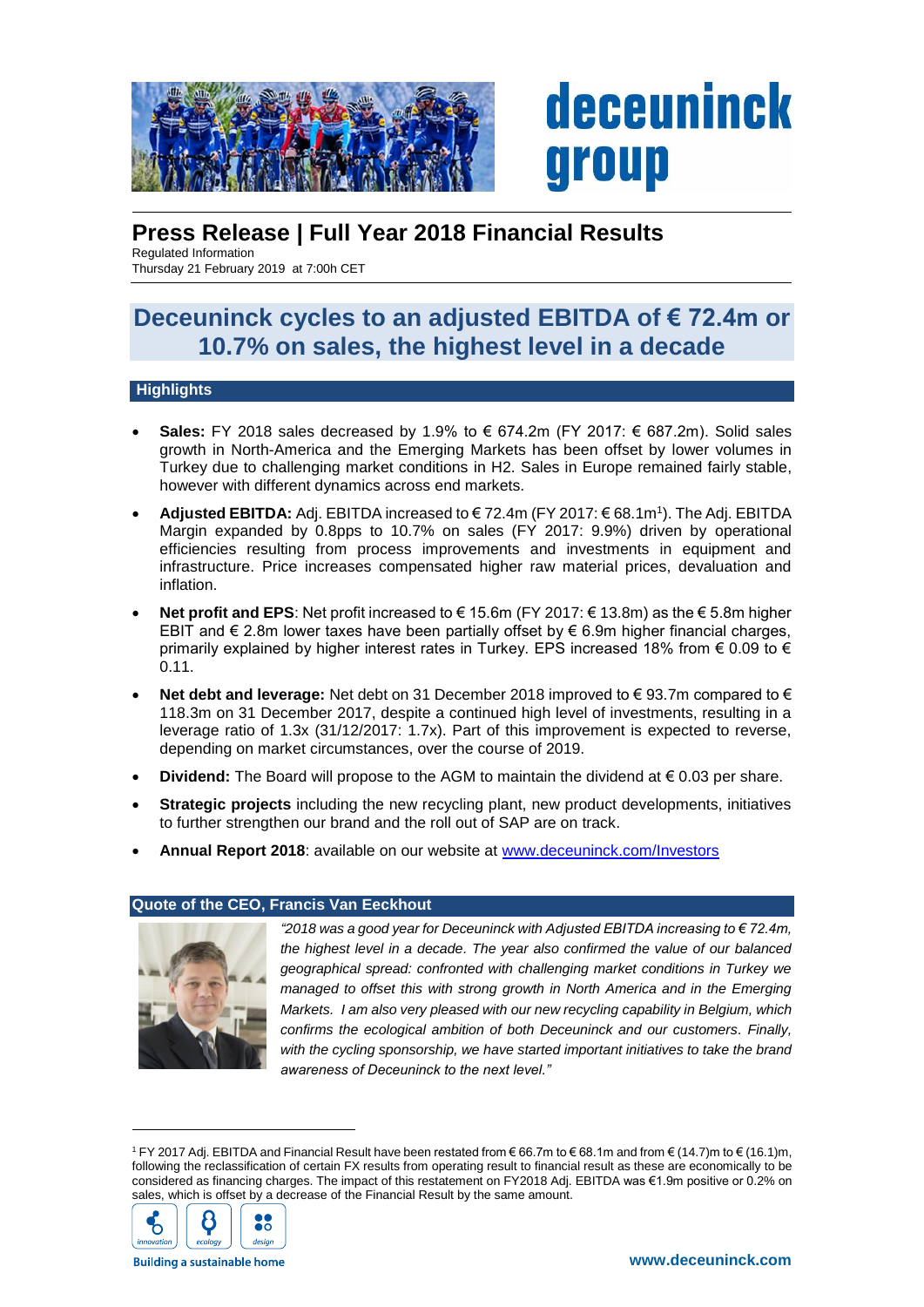# **Figure 1 : Summary of consolidated Income Statement**

| (in $\epsilon$ million) | FY 2017 <sup>(1)</sup> | <b>FY 2018</b> | % yoy      |
|-------------------------|------------------------|----------------|------------|
| <b>Sales</b>            | 687.2                  | 674.2          | (1.9%)     |
| Gross profit            | 196.7                  | 202.3          | 2.8%       |
| Gross-margin (%)        | 28.6%                  | 30.0%          | $+1.4$ pp  |
| <b>EBITDA</b>           | 68.6                   | 73.0           | 6.3%       |
| Adj. EBITDA             | 68.1                   | 72.4           | 6.4%       |
| Adj. EBITDA-margin (%)  | 9.9%                   | 10.7%          | $+0.8$ pp  |
| <b>EBIT</b>             | 38.1                   | 43.9           | 15.3%      |
| <b>Financial result</b> | (16.1)                 | (23.0)         | 42.9%      |
| <b>EBT</b>              | 22.0                   | 20.9           | (4.9%)     |
| Income taxes            | (8.2)                  | (5.4)          | $(34.6\%)$ |
| Net profit              | 13.8                   | 15.6           | 12.7%      |

 $(1)$   $\in$  1.4m FX results and hedging costs restated from EBIT to Financial result

# **Figure 2: Sales breakdown**

| <b>Sales</b><br>(in $\epsilon$ million & % yoy) | <b>Total</b> | Western<br><b>Europe</b> | <b>Central &amp;</b><br><b>Eastern</b><br><b>Europe</b> | <b>Turkey &amp;</b><br><b>Emerging</b><br><b>Markets</b> | <b>North</b><br><b>America</b> |
|-------------------------------------------------|--------------|--------------------------|---------------------------------------------------------|----------------------------------------------------------|--------------------------------|
| FY 2017 <sup>(1)</sup>                          | 687.2        | 171.1                    | 163.4                                                   | 223.6                                                    | 129.1                          |
| Volume                                          | $(0.3\%)$    | 1.3%                     | $(4.4\%)$                                               | $(7.9\%)$                                                | 5.4%                           |
| Exchange rate                                   | $(10.9\%)$   | $(0.2\%)$                | $(1.5\%)$                                               | (29.7%)                                                  | (4.5%)                         |
| Other (price & mix)                             | 9.4%         | 3.4%                     | $3.6\%$                                                 | 29.1%                                                    | 0.8%                           |
| <b>Total</b>                                    | (1.9%)       | 4.5%                     | (2.3%)                                                  | (8.5%)                                                   | 1.7%                           |
| <b>FY 2018</b>                                  | 674.2        | 178.8                    | 159.6                                                   | 204.5                                                    | 131.3                          |

(1) FY2017 sales to certain smaller end markets re-allocated from CEE to TR&EM to reflect FY2018 allocation of countries to regions.

# **Figure 3: Summary of consolidated Balance Sheet**

| (in $\epsilon$ million) | <b>FY 2017</b> | <b>FY 2018</b> | % yoy      |
|-------------------------|----------------|----------------|------------|
| Total assets            | 558.6          | 590.0          | 5.6%       |
| Equity                  | 257.6          | 255.6          | $(0.8\%)$  |
| Net debt                | 118.3          | 93.7           | (20.8%)    |
| Capital expenditure     | 54.2           | 62.1           | 14.7%      |
| Working capital         | 135.9          | 92.3           | $(32.1\%)$ |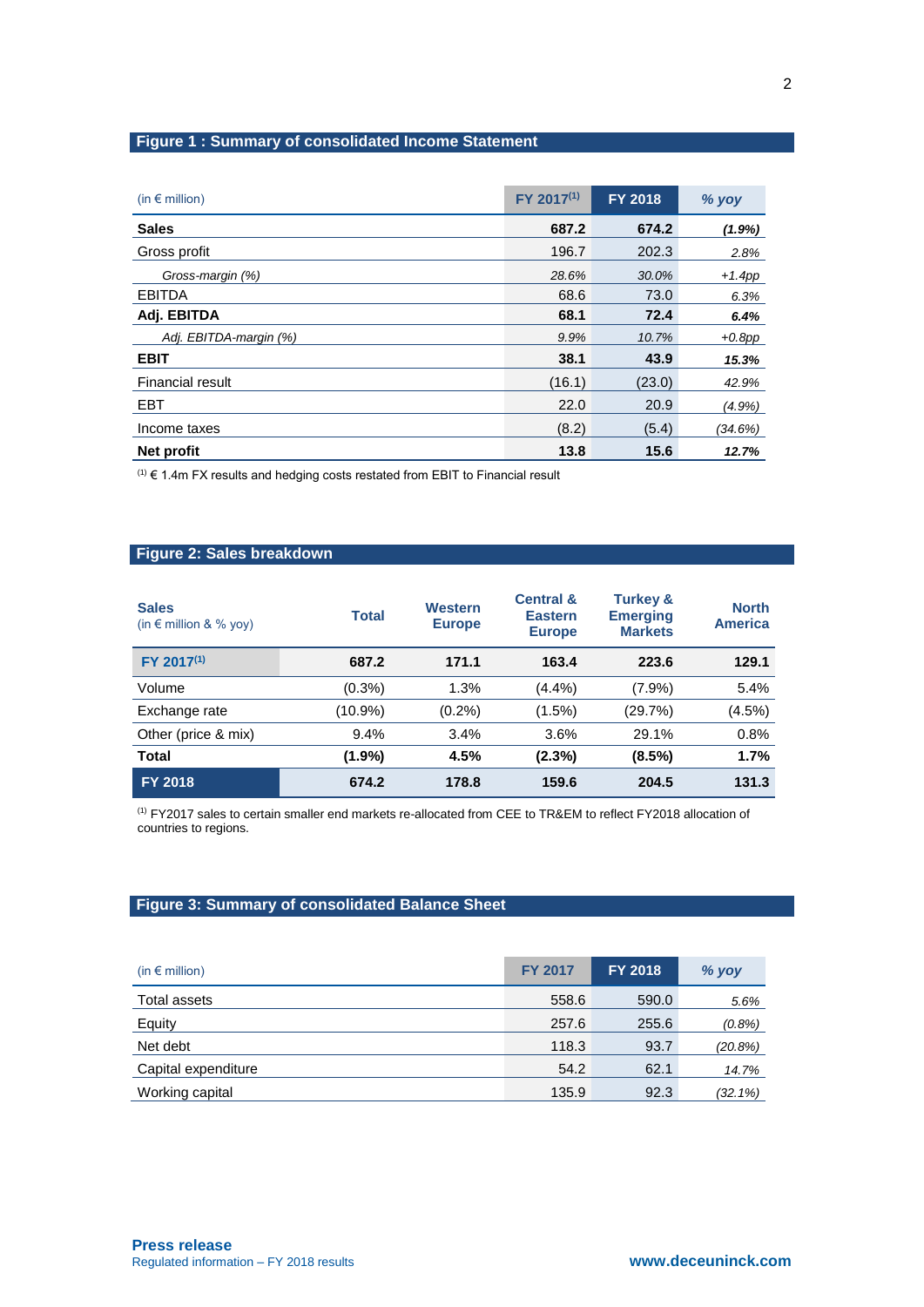#### **Management comments**

#### **Sales**

Consolidated FY 2018 sales decreased by 1.9% to  $\epsilon$  674.2m, compared to  $\epsilon$  687.2m FY 2017.

Sales in **Western Europe** increased by 4.5% to € 178.8m (FY 2017: € 171.1m) thanks to strong business development in certain countries and price increases necessary to offset increasing raw material prices. Although the dynamics are very different across end markets, overall market growth across Europe is flat.

In **Central and Eastern Europe** sales decreased 2.3% to € 159.6m (FY 2017: € 163.4m). This is explained by a loss in volume and the weakening of the Russian rouble (-12%). This is partially compensated by price increases which are necessary to compensate for higher raw material prices and inflation.

Sales in **Turkey & Emerging Markets** decreased 8.5% to € 204.5m (FY 2017: € 223.6m) due to the difficult market environment in Turkey since the summer. In H2 volumes in Turkey dropped by 21% y-o-y as the impact of the market contraction was partially compensated by market share gains. The impact of the weaker Turkish lira (-38%) and inflation has been compensated by price increases. Strong volume growth in Emerging Market countries (mainly Chile,

*'In the past months we have strengthened our market position in Turkey'*

*Ergün Cicekci Director Turkey & EM*

Colombia and Brazil) boosted sales in EM, albeit mitigated somewhat by unfavourable FX.

Ergün Cicekci, Director Turkey & EM: *"In an uncertain economic environment, window fabricators are looking for a trusted partner they can fully rely on for the long term. Thanks to our strong brands and solid financials, we have been able to acquire new customers and new projects and as such in the past months we have further strengthened our market position."*

In **North America** sales increased 1.7% to € 131.3m (FY 2017: € 129.1m). Volumes grew 5.4% thanks to strong business development and new customers joining Deceuninck. Volume growth was however almost completely offset by the weakening of the USD (-4.5%).

#### **Income statement**

**Adjusted EBITDA** increased to € 72.4m (FY 2017: € 68.1m) driven by higher operational efficiencies thanks to process improvements and investments in equipment and infrastructure, as well as price increases necessary to compensate for higher raw material prices, devaluation and inflation. Furthermore, in Turkey we have benefited from some opportunistic buying of raw materials. This is partially offset by higher fixed costs necessary to support growth in the US. As a result of the foregoing, Adj. EBITDA-margin increased to 10.7% versus 9.9% in FY 2017.

The **Operating Result (EBIT)** amounted to  $\in$  43.9m (FY 2017:  $\in$  38.1m), which is entirely explained by the evolution of Adjusted EBITDA. Non recurring income and expenses amount to a gain of  $\epsilon$  0.5m.

Depreciations and impairments decreased to  $\in$  (29.0)m (FY 2017:  $\in$  (30.5)m) as the impact of higher investments is compensated by FX effects and a one-off positive € 1.6m adjustment of historical depreciation charges.

The **Financial result** amounted to € (23.0)m (FY 2017: € (16.1) million). The € 6.9m decrease is mainly explained by higher interest rates in Turkey which is only partially offset by a decrease in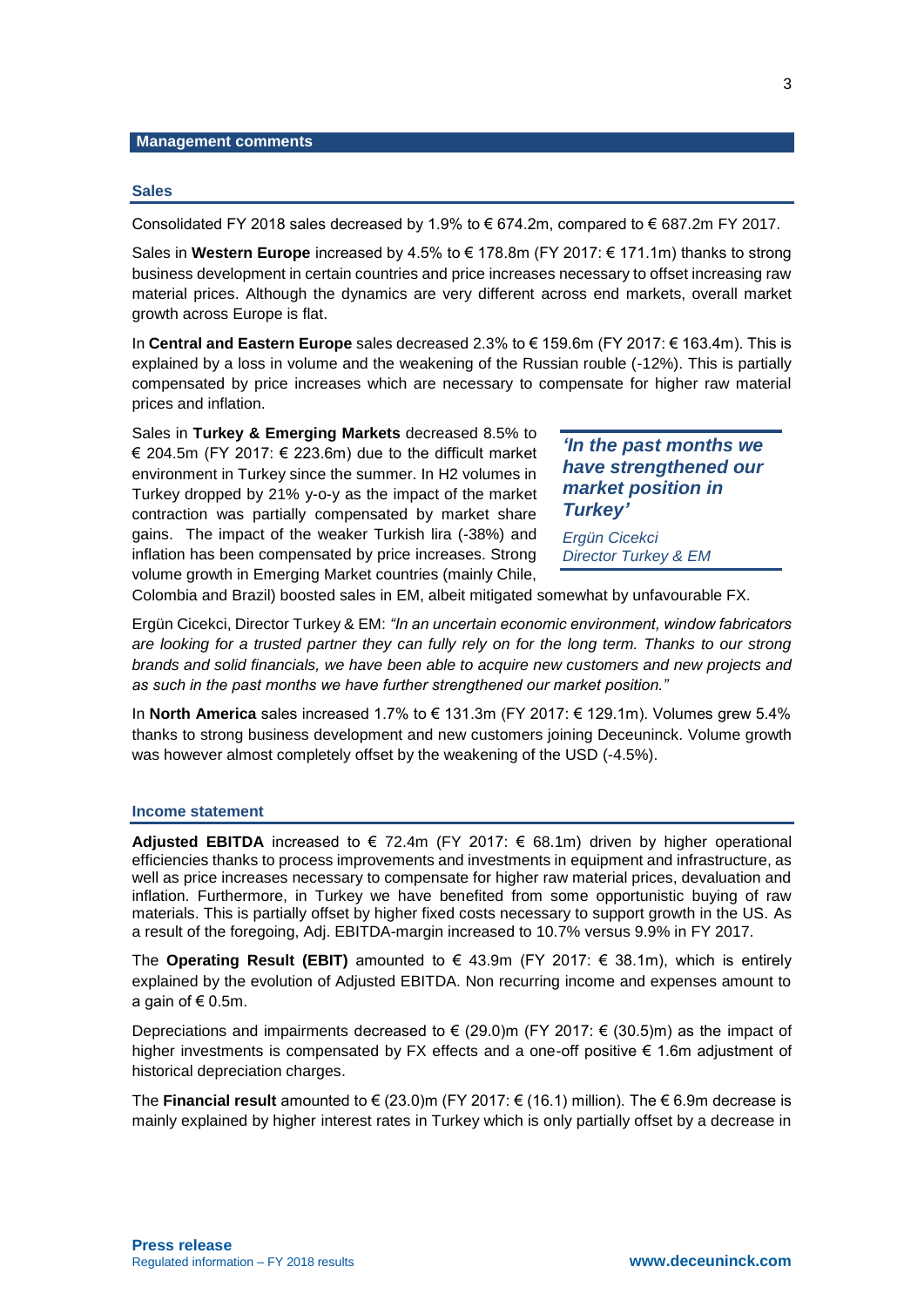overall<sup>2</sup> financial debt and by the one-off impact which the merger of Ege Profil and Pimas and the liquidation of Enwin had on both the 2017 and 2018 financial results.

**Income tax expenses** normalized to € (5.4)m in 2018 after one-off tax expenses related to fiscal reforms in Belgium and the US negatively impacted tax expenses in 2017.

As a consequence of the above, **net profit** for the year increased from € 13.8m in FY 2017 to € 15.6m in FY 2018. Earnings per share increased to € 0.11 (FY 2017:  $€$  0.09).

### **Balance sheet**

**Working capital** on 31 December 2018 shrunk to 13.7% of LTM sales compared to 19.8% on 31 December 2017. Trade receivables decreased by  $\epsilon$  20.3m, explained by several initiatives to reduce DSO's, increased use of commercial finance<sup>3</sup> (€36.2m vs €31.5m in 2017) and by lower volumes in Turkey. Inventories increased by about € 3m mainly due to the increase in raw material prices. Trade payables increased by  $\epsilon$  26.4m as a result of longer payment terms agreed with raw material suppliers, part of which might reverse depending on 2019 market circumstances.

**Capital expenditures** in FY 2018 amounted to € 62.1m (€ 54.2m in FY 2017) and include the investment in a new recycling plant in Diksmuide (BE), the construction of a new logistical centre in Poznan  $(PL)$ , the development of new products<sup>4</sup> and the further modernisation of our equipment.

**Net debt** on 31 December 2018 amounted to € 93.7m compared to € 118.3m on 31 December 2017, resulting in a net debt / LTM Adj. EBITDA ratio of 1.3x (31/12/2017: 1.7x). Part of this improvement relates to the evolution of trade payables and is, depending on market circumstances, expected to reverse over the course of 2019.

### **Strategic projects**

A state of the art **recycling** line has been put into service in Diksmuide (BE) which will allow Deceuninck to recycle over time up to 45.000 tonnes PVC per year. On top of this fourfold increase of capacity, the new line is capable to recycle post-consumer as well as post-industrial PVC waste. This will further reduce the ecological footprint of our products and will in addition reduce dependency from virgin raw material.

The rebranding of Inoutic into Deceuninck has been initiated. This will allow us to leverage on our investments in marketing and in new product developments. In parallel the Group is strengthening its **Deceuninck brand** globally by becoming title sponsor of the world's number one cycling team.

Investments in innovative **new product ranges** continue. Elegante, an award-winning window platform characterised by its ultra slim design highly appreciated by end consumers and architects, is being introduced across Europe. The Group also entered into a JV with So Easy, a designer and manufacturer of innovative aluminium window systems active in Eastern Europe.

The **rollout of SAP** in Western Europe is in its final phase. The implementation in other regions is being prepared.

-

 $2$  The overall financial debt includes bank financing and commercial finance solutions like factoring

<sup>&</sup>lt;sup>3</sup> Commercial finance solutions include factoring in Europe and the United States and PayNet or Commercial Direct Debit in Turkey

<sup>&</sup>lt;sup>4</sup> Mainly the costs of creating, producing or making ready of tools.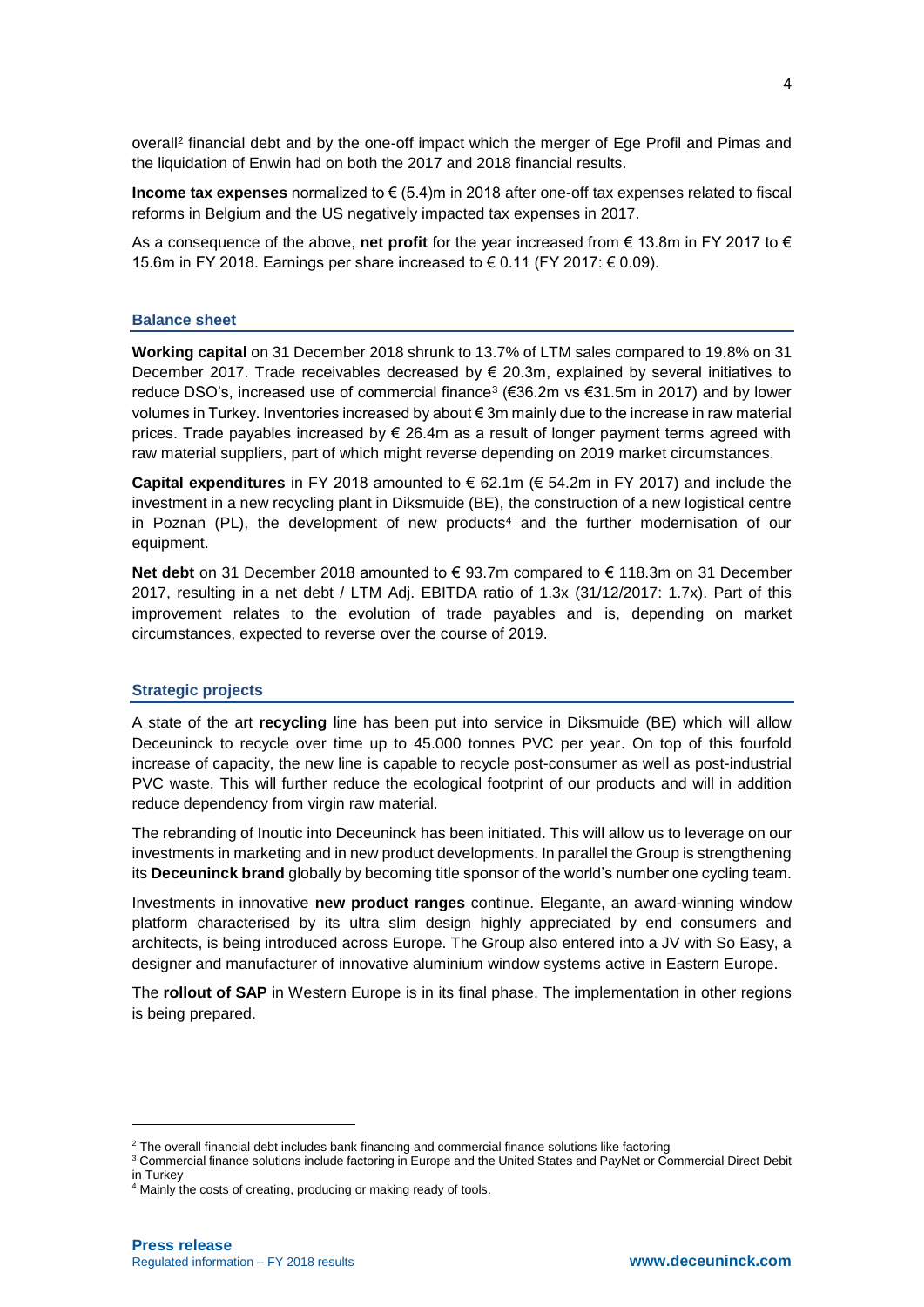#### **Outlook**

2019 is likely to be a year of great opportunities and important challenges. We remain positive about the long term growth potential of our industry, but will have to manage the downturn in Turkey. Although we prepare for a further deterioration of the Turkish market during H1, we believe that over time this crisis represents an opportunity to strengthen our position and we remain confident about Turkey's long term potential.

### **Statement of the auditor**

The statutory auditor, Ernst & Young Bedrijfsrevisoren BCVBA represented by Marnix Van Dooren, has confirmed that the audit procedures on the consolidated financial statements, which have been substantially completed, have not revealed any material adjustments which would have to be made to the accounting data included in the present press release.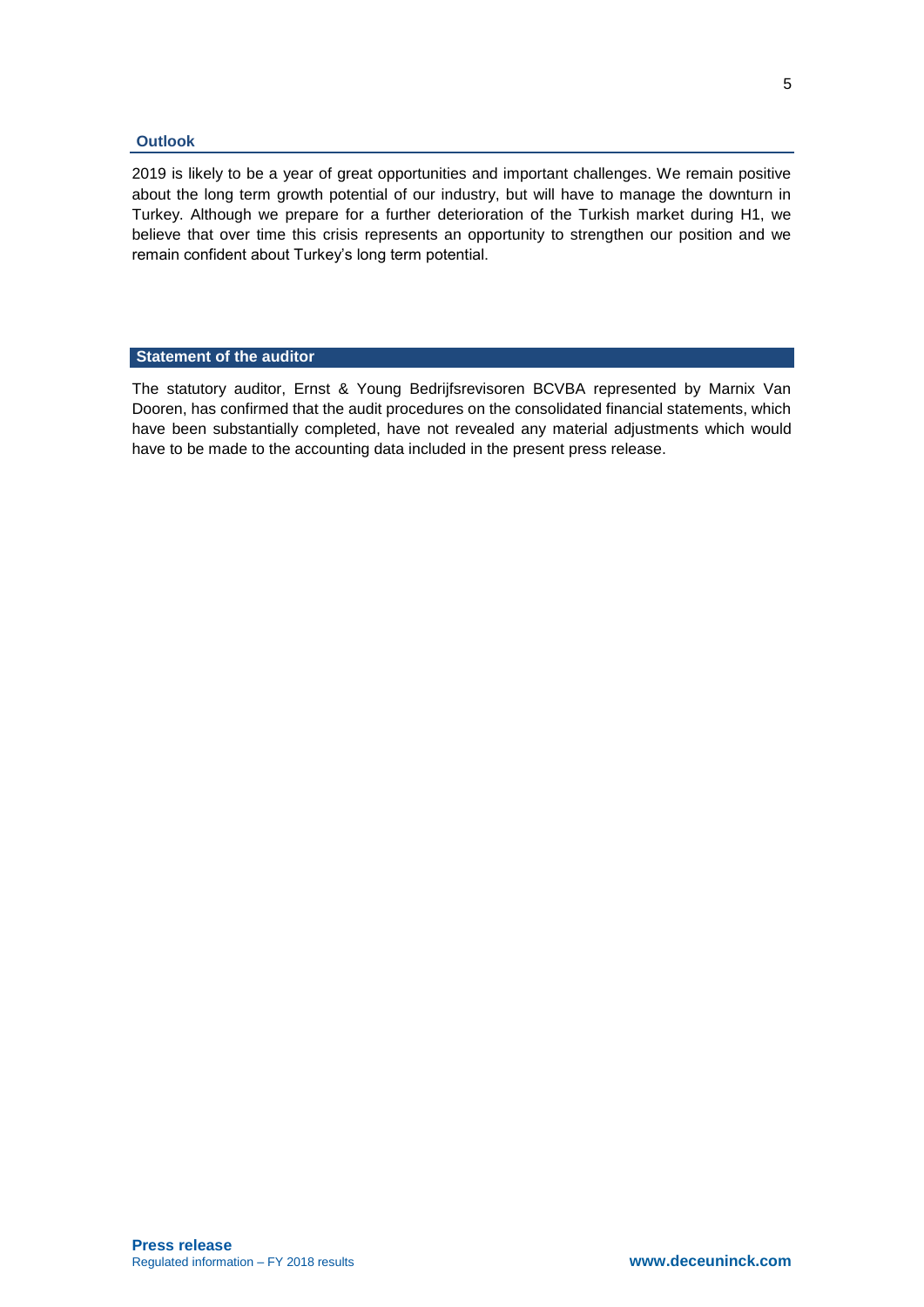## **Annex 1: Consolidated Income Statement**

| (in $\epsilon$ million)                    | H <sub>2</sub> 2017 $(*)$ | H <sub>2</sub> 2018 | FY 2017(*) | <b>FY 2018</b> |
|--------------------------------------------|---------------------------|---------------------|------------|----------------|
| <b>Sales</b>                               | 348.4                     | 332.7               | 687.2      | 674.2          |
| Cost of goods sold                         | (250.4)                   | (232.7)             | (490.5)    | (471.9)        |
| <b>Gross profit</b>                        | 98.0                      | 100.0               | 196.7      | 202.3          |
| Marketing, sales and distribution expenses | (27.7)                    | (26.6)              | (107.4)    | (106.9)        |
| Research and development expenses          | (4.0)                     | (3.7)               | (8.3)      | (8.0)          |
| Administrative and general expenses        | (22.6)                    | (21.5)              | (44.8)     | (43.8)         |
| Other net operating result                 | (0.0)                     | (0.2)               | 1.8        | 0.4            |
| <b>Operating profit (EBIT)</b>             | 18.1                      | 22.6                | 38.1       | 43.9           |
| <b>Financial result</b>                    | (7.6)                     | (12.7)              | (16.1)     | (23.0)         |
| <b>Profit before taxes (EBT)</b>           | 10.5                      | 9.8                 | 22.0       | 20.9           |
| Income taxes                               | (4.9)                     | (1.8)               | (8.2)      | (5.4)          |
| Net profit                                 | 5.6                       | 8.1                 | 13.8       | 15.6           |
| Adj. EBITDA                                | 33.8                      | 36.0                | 68.1       | 72.4           |

(\*) € 1.4m (FY 2017) and € (0.1)m (H2 2017) FX results and hedging costs reclassified from EBIT to Financial result.

| The net profit is attributable to:<br>(in $\epsilon$ thousand) | H <sub>2</sub> 2017 | H <sub>2</sub> 2018 | <b>FY 2017</b> | <b>FY 2018</b> |
|----------------------------------------------------------------|---------------------|---------------------|----------------|----------------|
| Shareholders of the parent company                             | 4.624               | 7.613               | 12.453         | 14.745         |
| Non-controlling interests                                      | 953                 | 459                 | 1.362          | 823            |

| Earnings per share distributable to the<br>shareholders of the parent company (in $\epsilon$ ): | H <sub>2</sub> 2017 | H <sub>2</sub> 2018 | <b>FY 2017</b> | <b>FY 2018</b> |
|-------------------------------------------------------------------------------------------------|---------------------|---------------------|----------------|----------------|
| Normal earnings per share                                                                       |                     |                     | 0.09           | 0.11           |
| Diluted earnings per share                                                                      |                     |                     | 0.09           | 0.11           |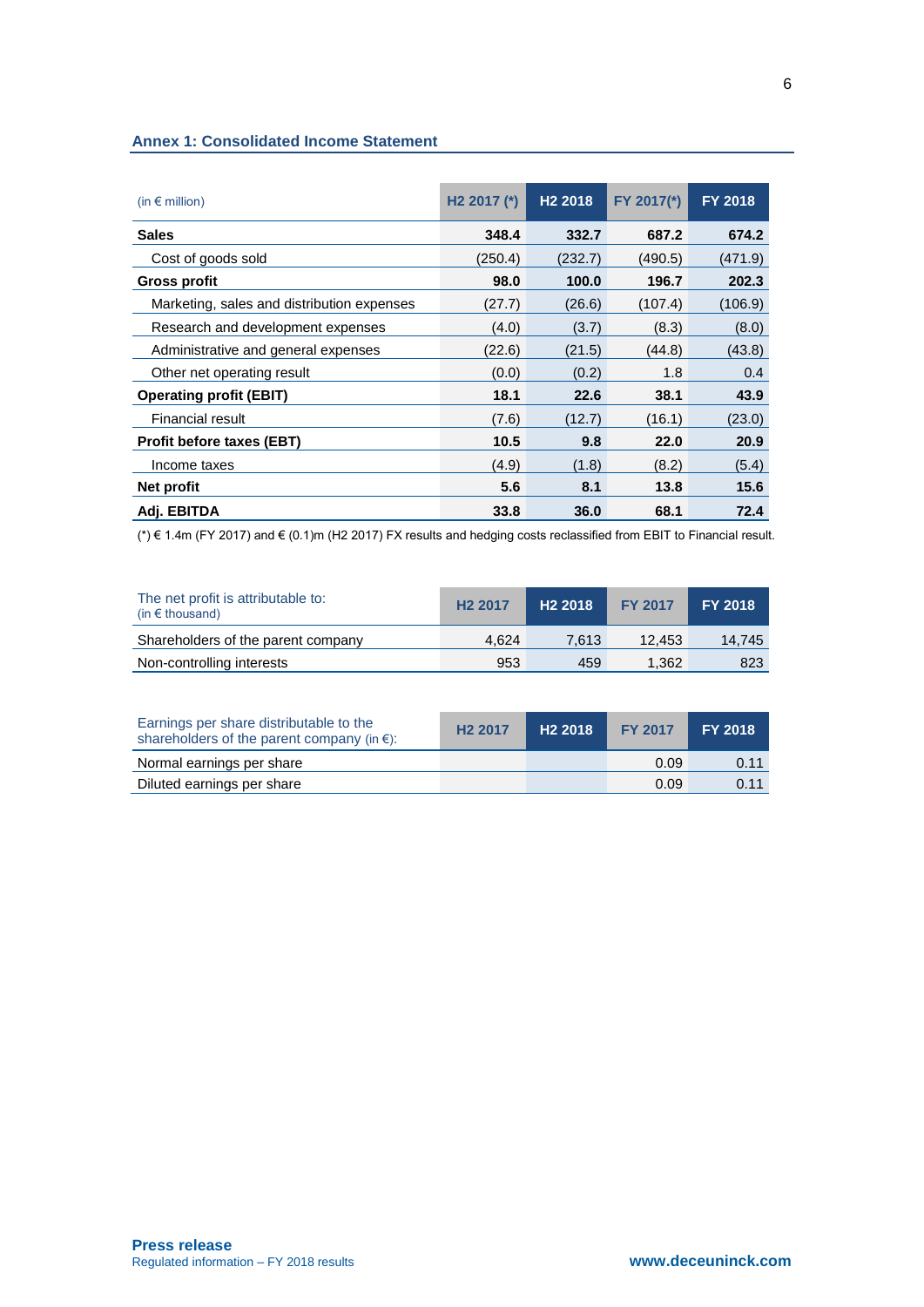| Assets<br>Intangible fixed assets<br>Goodwill<br>Tangible fixed assets<br><b>Financial fixed assets</b><br>Investment in a joint venture<br>Deferred tax assets<br>Long-term receivables<br><b>Non-current assets</b><br>Inventories<br>Trade receivables<br>Other receivables | <b>FY 2017</b>  | <b>FY 2018</b>   |
|--------------------------------------------------------------------------------------------------------------------------------------------------------------------------------------------------------------------------------------------------------------------------------|-----------------|------------------|
|                                                                                                                                                                                                                                                                                |                 |                  |
|                                                                                                                                                                                                                                                                                | 6.1             | 5.5              |
|                                                                                                                                                                                                                                                                                | 10.7            | 10.6             |
|                                                                                                                                                                                                                                                                                | 252.9           | 268.8            |
|                                                                                                                                                                                                                                                                                | 0.1             | 0.1              |
|                                                                                                                                                                                                                                                                                | 0.0             | 9.4              |
|                                                                                                                                                                                                                                                                                | 10.7            | 8.6              |
|                                                                                                                                                                                                                                                                                | 1.8             | 1.0              |
|                                                                                                                                                                                                                                                                                | 282.3           | 304.1            |
|                                                                                                                                                                                                                                                                                | 114.3           | 117.4            |
|                                                                                                                                                                                                                                                                                | 109.0           | 88.7             |
|                                                                                                                                                                                                                                                                                | 9.4             | 10.9             |
| Cash and cash equivalents                                                                                                                                                                                                                                                      | 42.0            | 65.8             |
| Fixed assets held for sale                                                                                                                                                                                                                                                     | 1.5             | 3.0              |
| <b>Current assets</b>                                                                                                                                                                                                                                                          | 276.3           | 285.9            |
| <b>Total assets</b>                                                                                                                                                                                                                                                            | 558.6           | 590.0            |
|                                                                                                                                                                                                                                                                                |                 |                  |
| <b>Equity and liabilities</b>                                                                                                                                                                                                                                                  |                 |                  |
| Issued capital                                                                                                                                                                                                                                                                 | 53.8            | 53.9             |
| Share premiums                                                                                                                                                                                                                                                                 | 87.9            | 88.2             |
| Consolidated reserves                                                                                                                                                                                                                                                          | 207.9           | 218.6            |
| Actuarial gains / losses                                                                                                                                                                                                                                                       | (6.3)           | (4.3)            |
| Treasury shares held in subsidiaries                                                                                                                                                                                                                                           | (0.2)           | (0.7)            |
| <b>Treasury shares</b>                                                                                                                                                                                                                                                         | (0.1)           | (0.1)<br>(102.6) |
| Currency translation adjustments<br><b>Equity excluding non-controlling interest</b>                                                                                                                                                                                           | (88.0)<br>255.0 | 253.0            |
| Non-controlling interest                                                                                                                                                                                                                                                       | 2.6             | 2.7              |
| <b>Equity including non-controlling interest</b>                                                                                                                                                                                                                               | 257.6           | 255.6            |
| Interest-bearing loans                                                                                                                                                                                                                                                         | 129.6           | 124.2            |
| Other long term liabilities                                                                                                                                                                                                                                                    | 0.0             | 7.7              |
| Long-term provisions                                                                                                                                                                                                                                                           | 27.8            | 24.5             |
| Deferred tax liabilities                                                                                                                                                                                                                                                       | 1.7             | 3.2              |
| <b>Non-current liabilities</b>                                                                                                                                                                                                                                                 | 159.1           | 159.5            |
| Interest-bearing loans                                                                                                                                                                                                                                                         | 30.7            | 35.3             |
| Trade payables                                                                                                                                                                                                                                                                 | 87.5            | 113.9            |
| <b>Tax liabilities</b>                                                                                                                                                                                                                                                         | 5.0             | 5.2              |
| Employee related liabilities                                                                                                                                                                                                                                                   | 13.1            | 11.7             |
| Short-term provisions                                                                                                                                                                                                                                                          | 1.6             | 1.2              |
| Other liabilities                                                                                                                                                                                                                                                              | 3.9             | 7.6              |
| <b>Current liabilities</b>                                                                                                                                                                                                                                                     | 141.9           | 174.9            |
| <b>Total equity and liabilities</b>                                                                                                                                                                                                                                            | 558.6           | 590.0            |
| <b>Total net debt</b>                                                                                                                                                                                                                                                          |                 | 93.7             |

# **Annex 2: Consolidated statement of financial position**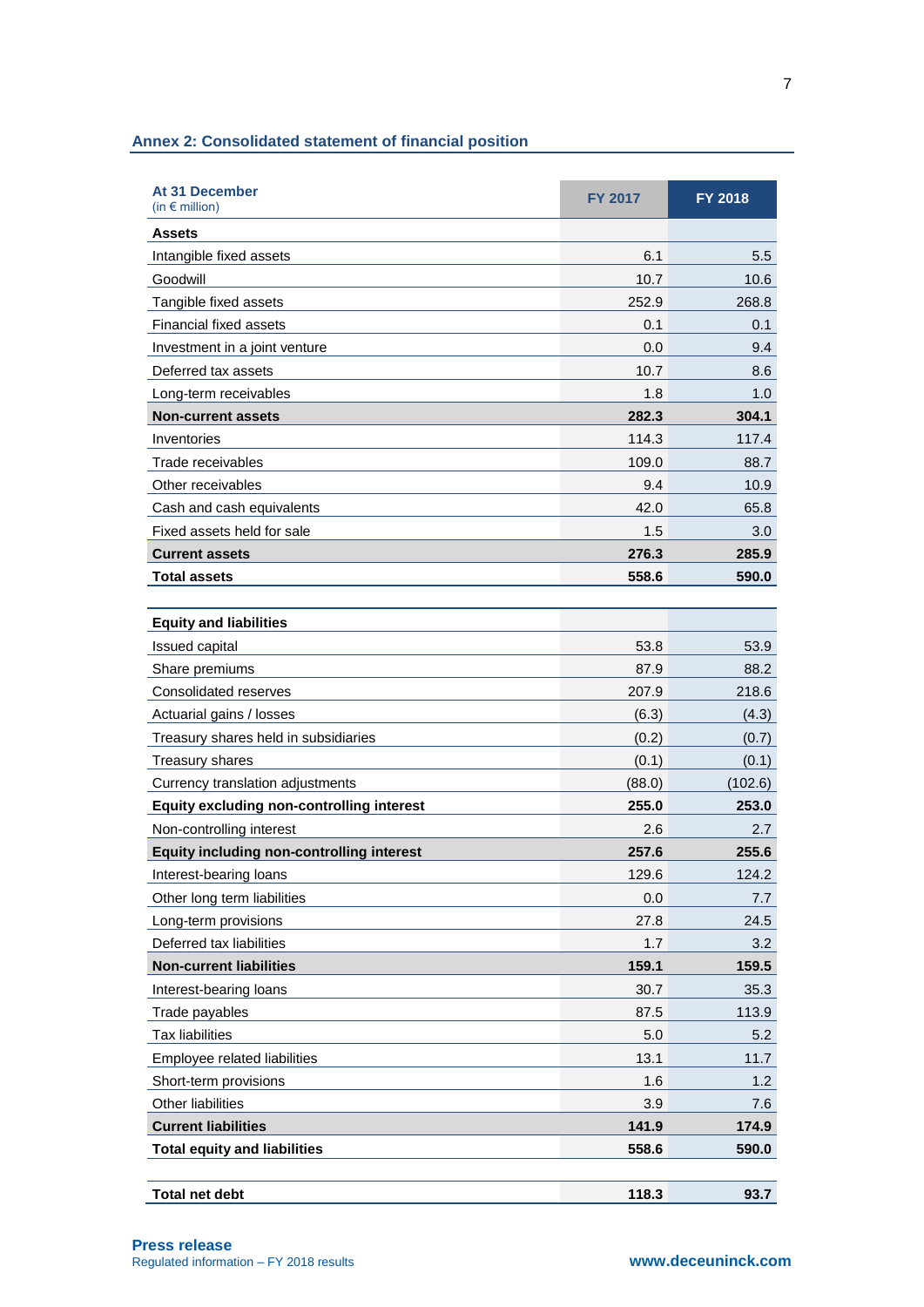# **Annex 3: Consolidated statement of Cash Flows**

| For the 12 month period ended per 31 December<br>(in $\bm{\epsilon}$ million) | <b>FY 2017</b> | FY 2018          |
|-------------------------------------------------------------------------------|----------------|------------------|
|                                                                               |                |                  |
| Profit $(+)$ / loss $(-)$                                                     | 13.8           | 15.6             |
| Depreciations & Impairment                                                    | 30.5           | 29.0             |
| Net financial charges                                                         | 16.1           | 23.0             |
| Income taxes                                                                  | 8.2            | 5.4              |
| Inventory write-off $(+ = \text{cost}/ - = \text{inc})$                       | 0.1            | 0.6              |
| Trade AR write-off $(+ = \text{cost}/ - = \text{inc})$                        | (1.1)          | (1.7)            |
| Long term provisions $(+ = \text{cost}/ - = \text{inc})$                      | 0.5            | 0.2              |
| Gain / Loss on disposal of (in)tang. FA $(+ = \text{cost}/ - = \text{inc})$   | (0.1)          | (0.1)            |
| Fair value adjustments equity accounted investees                             | 0.0            | 0.2 <sub>2</sub> |
| <b>GROSS OPERATING CASH FLOW</b>                                              | 68.1           | 72.2             |
| Decr / (incr) in inventories                                                  | (21.9)         | (10.1)           |
| Decr / (incr) in trade AR                                                     | (8.9)          | $2.2\phantom{0}$ |
| Incr / (decr) in trade AP                                                     | (1.5)          | 35.1             |
| Decr / (incr) in other operating assets/liabilities                           | 1.4            | (2.2)            |
| Income taxes paid $(-)$ / received $(+)$                                      | (1.5)          | (0.9)            |
| Interest received (+)                                                         | 1.5            | 2.4              |
| <b>CASH FLOW FROM OPERATING ACTIVITIES</b>                                    | 37.1           | 98.7             |
| Purchases of (in)tangible FA (-)                                              | (54.2)         | (62.1)           |
| Acquisitions of investment in joint venture                                   | 0.0            | (2.0)            |
| Proceeds from sale of (in)tangible $FA (+)$                                   | 4.5            | (0.0)            |
| <b>CASH FLOW FROM INVESTMENT ACTIVITIES</b>                                   | (49.6)         | (64.1)           |
| Capital incr $(+)$ / decr $(-)$                                               | (0.5)          | (0.2)            |
| Dividends paid (-) / received (+)                                             | (4.1)          | (4.2)            |
| Interest paid (-)                                                             | (9.9)          | (9.6)            |
| Net financial result, excl interest                                           | (4.8)          | (6.2)            |
| New $(+)$ / repayments $(-)$ of long-term debts                               | 6.6            | 1.3              |
| New (+) / repayments (-) of short-term debts                                  | 1.0            | 8.1              |
| <b>CASH FLOW FROM FINANCING ACTIVITIES</b>                                    | (11.7)         | (10.8)           |
|                                                                               |                |                  |
| Net increase / (decrease) in cash and cash equivalents                        | (24.2)         | 23.8             |
| Cash and cash equivalents as per beginning of period                          | 72.4           | 42.0             |
| Impact of exchange rate fluctuations                                          | (6.0)          | (0.4)            |
| <b>Transfers</b>                                                              | (0.3)          | 0.4              |
| Cash and cash equivalents as per end of period                                | 42.0           | 65.8             |